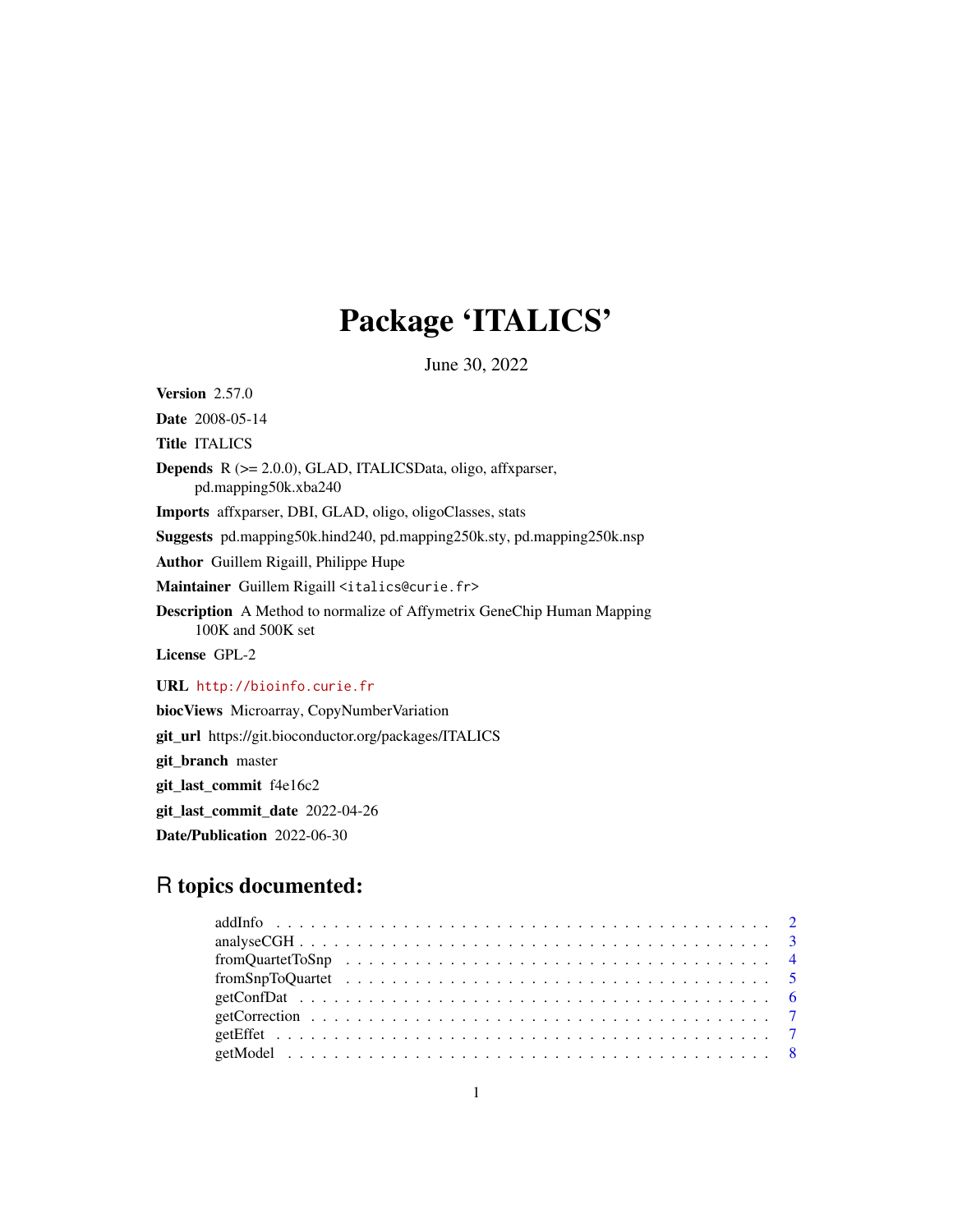#### <span id="page-1-0"></span> $2$  addInfo

#### **Index** the contract of the contract of the contract of the contract of the contract of the contract of the contract of the contract of the contract of the contract of the contract of the contract of the contract of the co

addInfo *add info to quartet annotation*

## Description

This function merge information obtain from the getQuartet function and a given table

## Usage

addInfo(quartet, dat)

## Arguments

| quartet | list obtain through the getQuartet Function                                       |
|---------|-----------------------------------------------------------------------------------|
| dat     | a data frame with additionnal information it must contain a fsetid and fid column |

## Value

a data.frame similar to the quartetInfo item of quartet plus additionnal column

#### Note

People interested in tools dealing with array CGH analysis and DNA copy number analysis can visit our web-page <http://bioinfo.curie.fr>.

## Author(s)

Guillem Rigaill, <italics@curie.fr>.

#### Source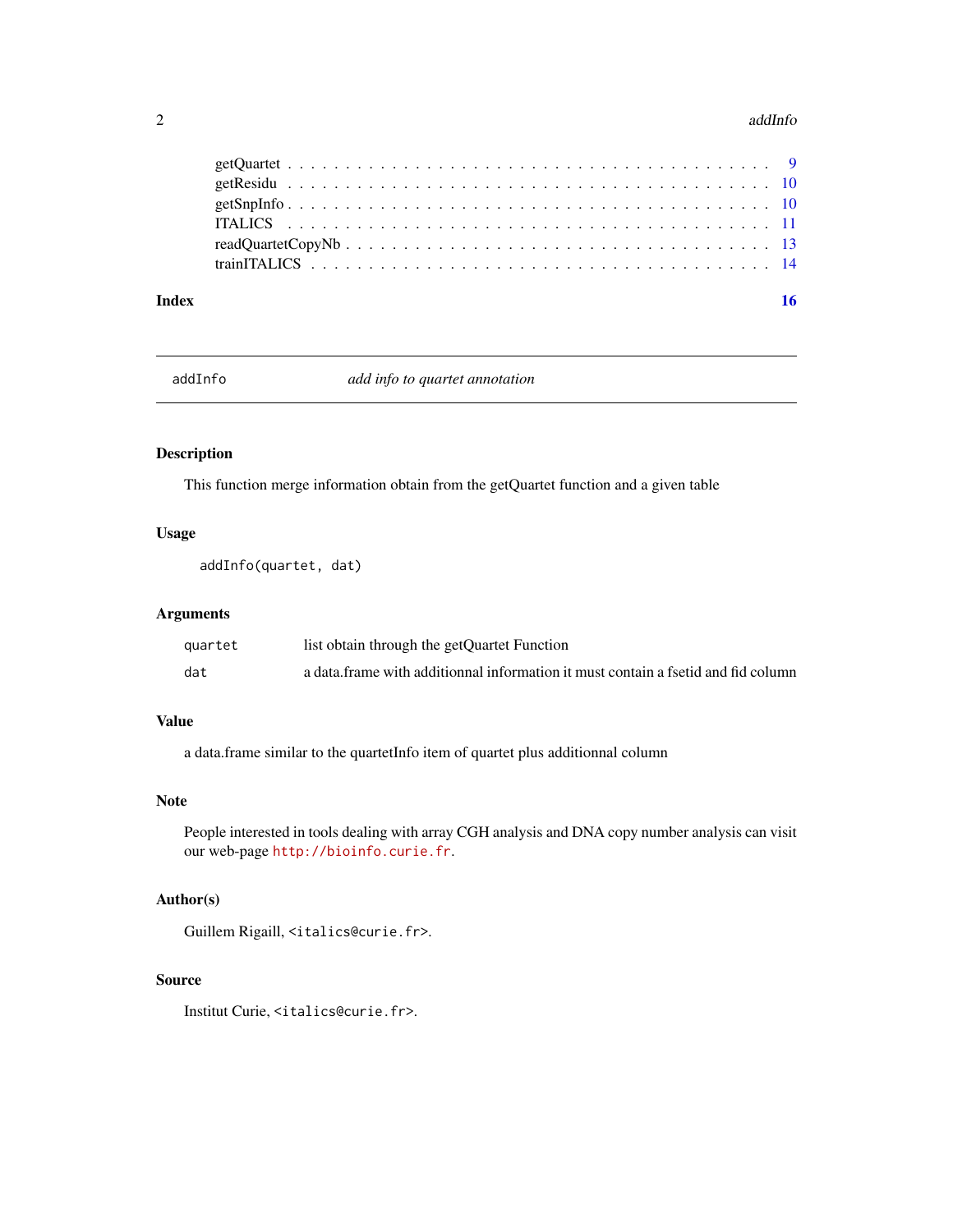<span id="page-2-0"></span>analyseCGH *GLAD analysis*

## Description

Glad Analysis ot the genomic profile

## Usage

analyseCGH(data, amplicon, deletion, deltaN, forceGL, param, nbsigma, ...)

## Arguments

| data      | A data frame containing SNP's intensity, chromosome and position on the genome.<br>data must have a Chr, X and LogRatio columns |
|-----------|---------------------------------------------------------------------------------------------------------------------------------|
| amplicon  | see the amplicon parameter in the daglad function                                                                               |
| deletion  | see the deletion parameter in the daglad function                                                                               |
| deltaN    | see the deltaN parameter in the daglad function                                                                                 |
| forceGL   | see the force GL parameter in the daglad function                                                                               |
| param     | see the param parameter in the daglad function                                                                                  |
| nbsigma   | see the nbsigma parameter in the daglad function                                                                                |
| $\ddotsc$ | Other daglad parameters.                                                                                                        |

## Value

An object of class profileCGH

## Note

People interested in tools dealing with array CGH analysis and DNA copy number analysis can visit our web-page <http://bioinfo.curie.fr>.

## Author(s)

Guillem Rigaill, <italics@curie.fr>.

#### Source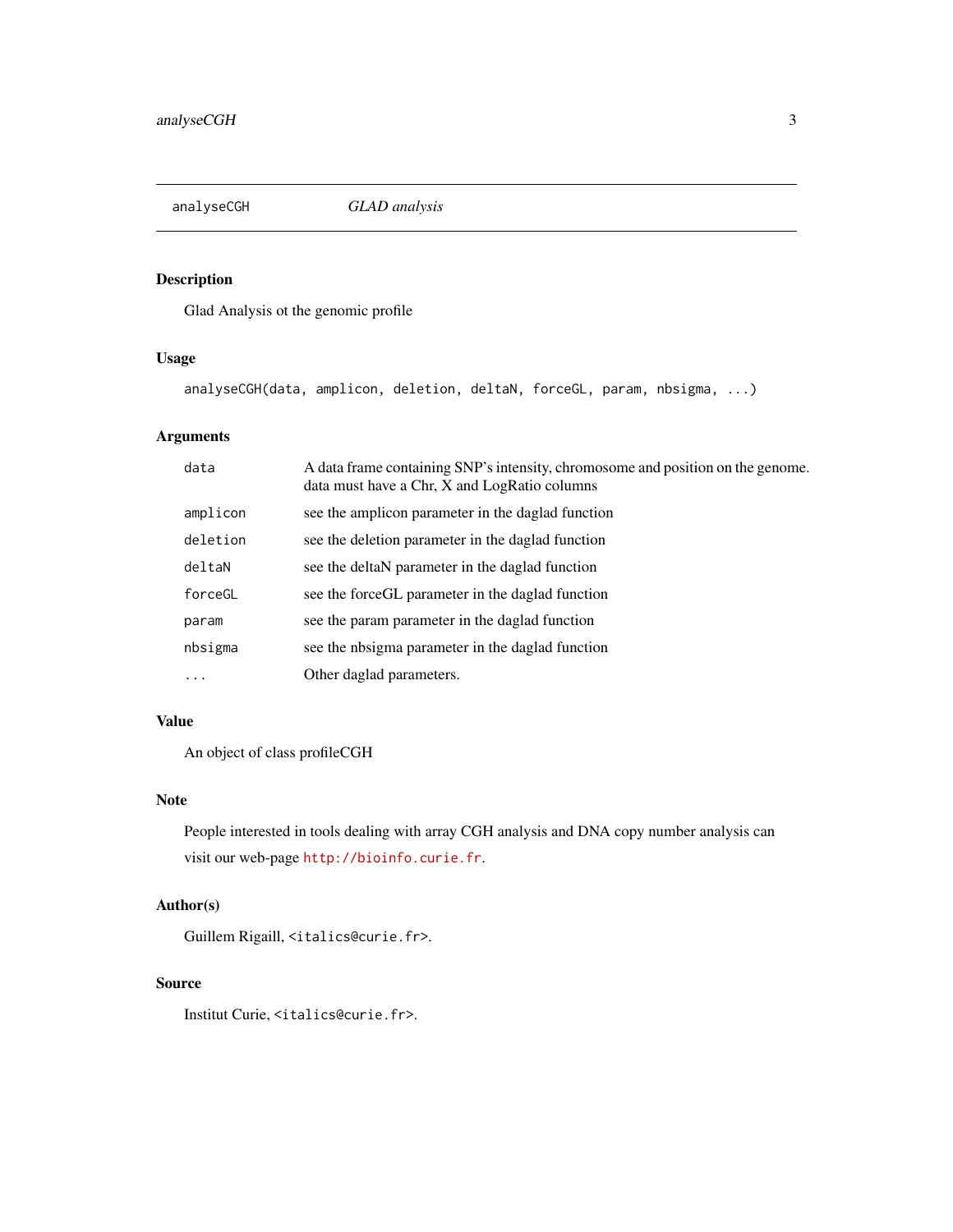<span id="page-3-0"></span>

## Description

This function removes the LogRatio column of the snpInfo data.frame. Then compute the copy number of each SNP having its quartet intensities. And return the snpInfo data.frame with the newly computed LogRatio.

#### Usage

```
fromQuartetToSnp(quartetInfo, snpInfo, cIntensity="quartetLogRatio", nLog=1)
```
#### Arguments

| quartetInfo | A table containing the quartet intensities and other quartet information. It must<br>have a column called : fsetid.                                                                                       |
|-------------|-----------------------------------------------------------------------------------------------------------------------------------------------------------------------------------------------------------|
| snpInfo     | A table containing snp information.                                                                                                                                                                       |
| cIntensity  | A vector containing the names of the quartet information to be aggregate. For<br>example quartetLogRatio.                                                                                                 |
| nLog        | The position of the field which will be named LogRatio in the snpInfo data.frame.<br>For example if cIntensity = $c("a", "b")$ and you want b to be considered as the<br>LogRatio you should set $nLog=2$ |

#### Value

return the data.frame snpInfo with additionnal columns.

#### Note

People interested in tools dealing with array CGH analysis and DNA copy number analysis can visit our web-page <http://bioinfo.curie.fr>.

## Author(s)

Guillem Rigaill, <italics@curie.fr>.

#### Source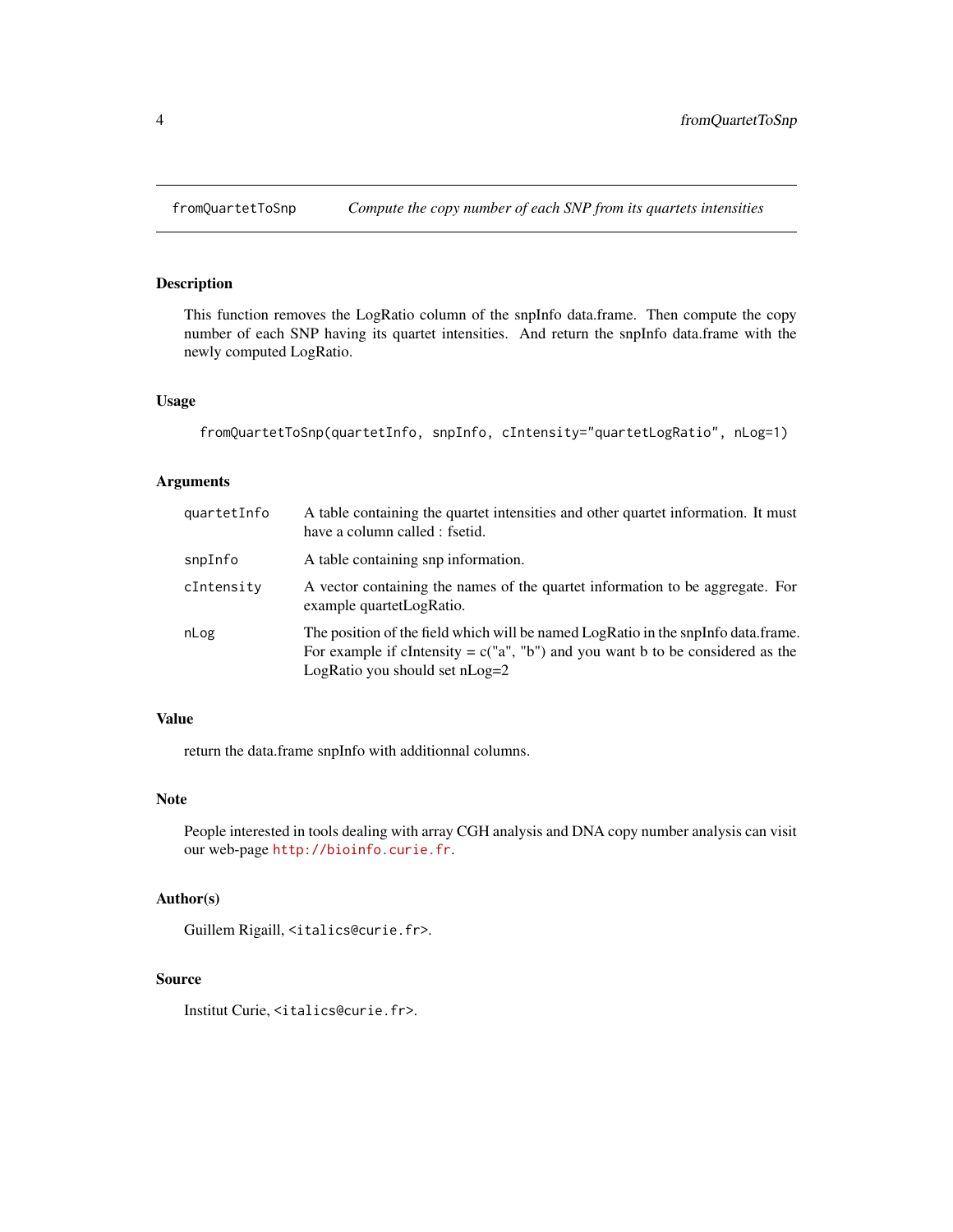## <span id="page-4-0"></span>Description

This function put the smoothing value of each SNP in front of its corresponding quartet in the quartetInfo data.frame.

#### Usage

fromSnpToQuartet(quartetInfo, profilSNP)

## Arguments

| quartetInfo | a data frame containing all the quartet values plus there GC content, fragment<br>length and GC content and Quartet effect |
|-------------|----------------------------------------------------------------------------------------------------------------------------|
| profilSNP   | a data frame, corresponding to the profile Values argument of a profilCGH object<br>(see GLAD)                             |

## Value

return the data.frame quartetInfo with an additionnal column: "Smoothing" corresponding to the estimated smoothing value.

## Note

People interested in tools dealing with array CGH analysis and DNA copy number analysis can visit our web-page <http://bioinfo.curie.fr>.

#### Author(s)

Guillem Rigaill, <italics@curie.fr>.

## Source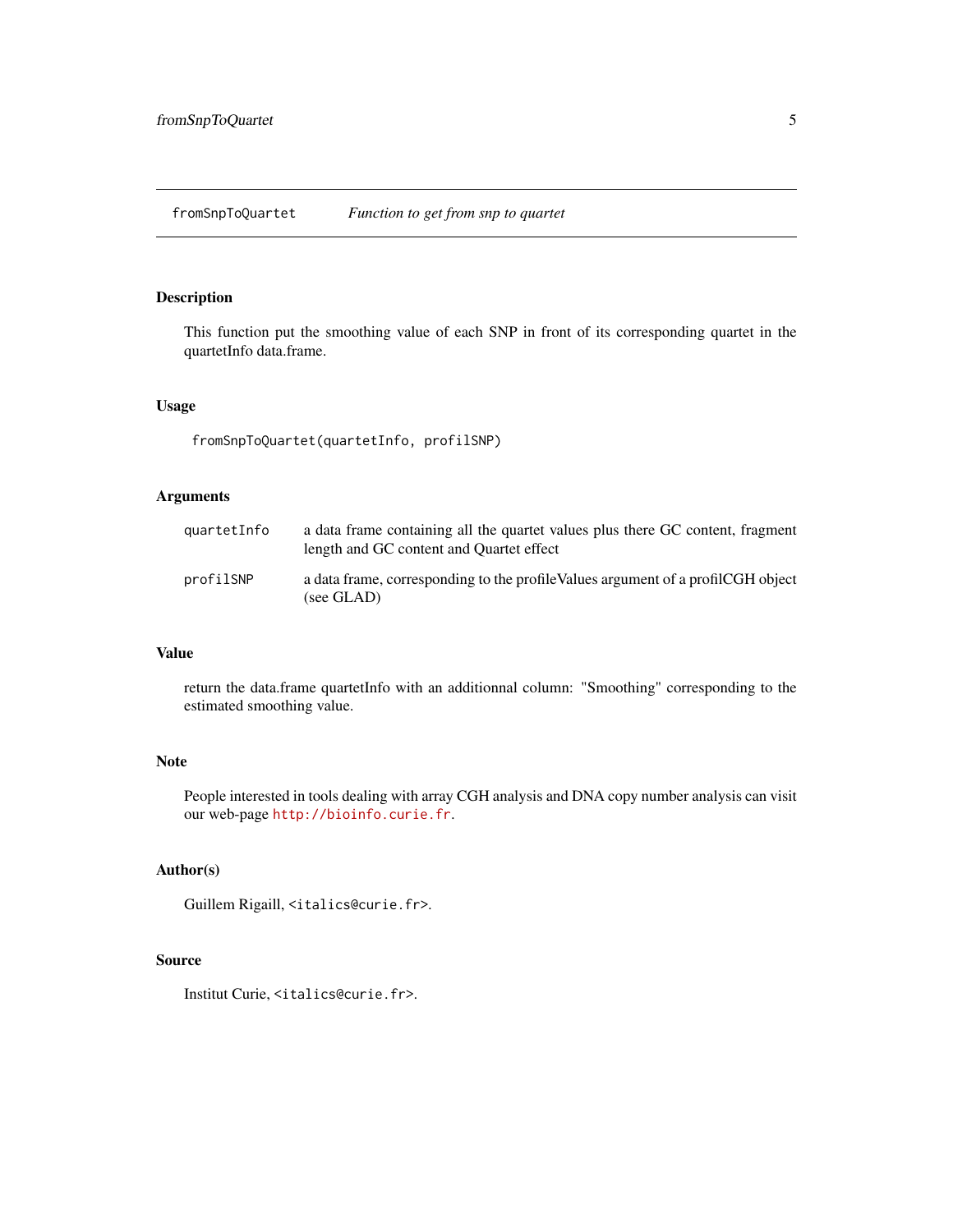<span id="page-5-0"></span>

#### Description

This function eliminate badly predicted probes using a regression table and an estimated model given by the function getModel or getBestBICModelLight. Then it computes the corrected intensity.

#### Usage

getConfDat(confidence, quartetInfo, model)

## Arguments

| confidence  | The confidence interval $: 0.95$                         |
|-------------|----------------------------------------------------------|
| quartetInfo | A Regression table containing the variables in the model |
| model       | The class lm object given by the function get Model      |

## Value

A data frame with the corrected intensity. Only goodly predicted probes are taken into account. SNP's with more than 8 badly predicted probes get a NA.

## Note

People interested in tools dealing with array CGH analysis and DNA copy number analysis can visit our web-page <http://bioinfo.curie.fr>.

## Author(s)

```
Guillem Rigaill, <italics@curie.fr>.
```
## Source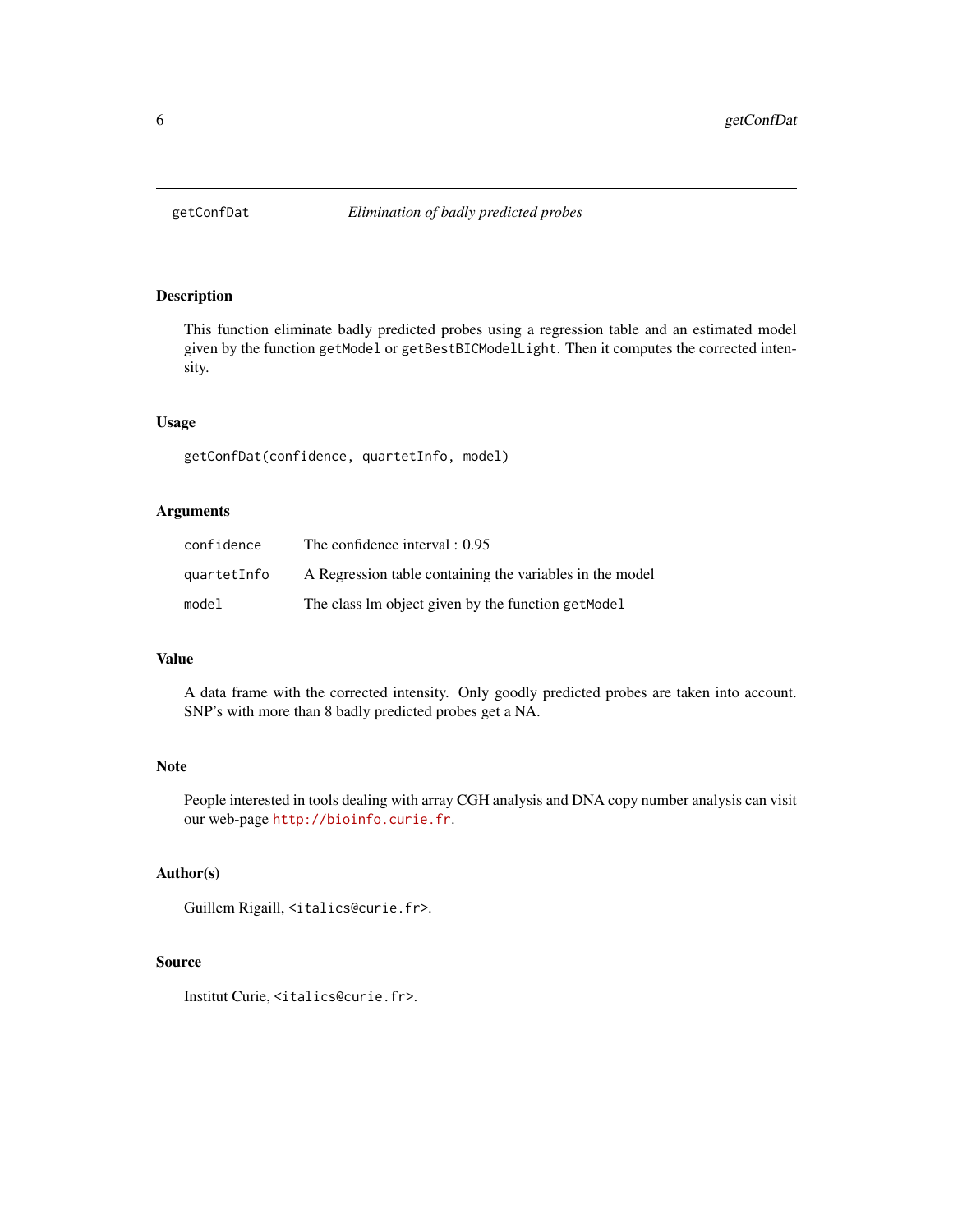<span id="page-6-0"></span>getCorrection *Correction*

#### Description

This function computes the corrected intensity.

## Usage

getCorrection(effet, model, regTab)

## Arguments

| effet  | The name of the biological effect                                                                      |
|--------|--------------------------------------------------------------------------------------------------------|
| model  | The class lm object given by the getModel function                                                     |
| regTab | The regression table used to estimate the linear model, and containing the vari-<br>ables in the model |

### Note

People interested in tools dealing with array CGH analysis and DNA copy number analysis can visit our web-page <http://bioinfo.curie.fr>.

## Author(s)

```
Guillem Rigaill, <italics@curie.fr>.
```
## Source

Institut Curie, <italics@curie.fr>.

getEffet *Effet*

## Description

This function retrieves the estimated biological effect

## Usage

getEffet(effet, model, regTab)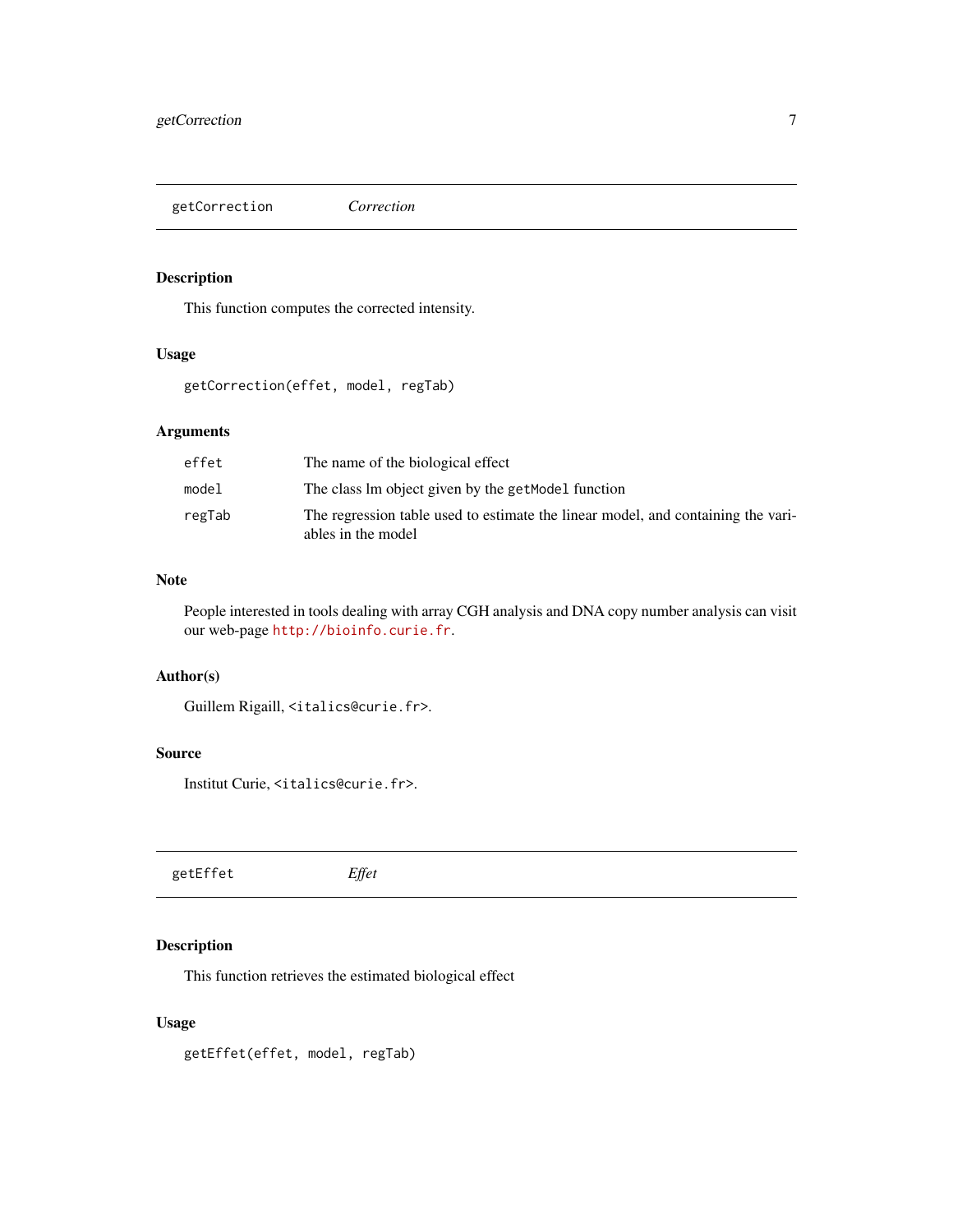## <span id="page-7-0"></span>Arguments

| effet  | The name of the biological effect                                                                      |
|--------|--------------------------------------------------------------------------------------------------------|
| model  | The class lm object given by the getModel function                                                     |
| regTab | The regression table used to estimate the linear model, and containing the vari-<br>ables in the model |

#### Note

People interested in tools dealing with array CGH analysis and DNA copy number analysis can visit our web-page <http://bioinfo.curie.fr>.

#### Author(s)

Guillem Rigaill, <italics@curie.fr>.

## Source

Institut Curie, <italics@curie.fr>.

getModel *Regression Model*

#### Description

Computes the linear regression model and and return an object of class lm.

#### Usage

```
getModel(formule, response, regTab)
```
## Arguments

| formule  | A symbolic description of the term of the model. It is a string                         |
|----------|-----------------------------------------------------------------------------------------|
| response | The parameter you want to explain (the response) : the SNP "LogRatio". Y is a<br>string |
| regTab   | A Regression table containing the variables in the model                                |

## Note

People interested in tools dealing with array CGH analysis and DNA copy number analysis can visit our web-page <http://bioinfo.curie.fr>.

## Author(s)

Guillem Rigaill, <italics@curie.fr>.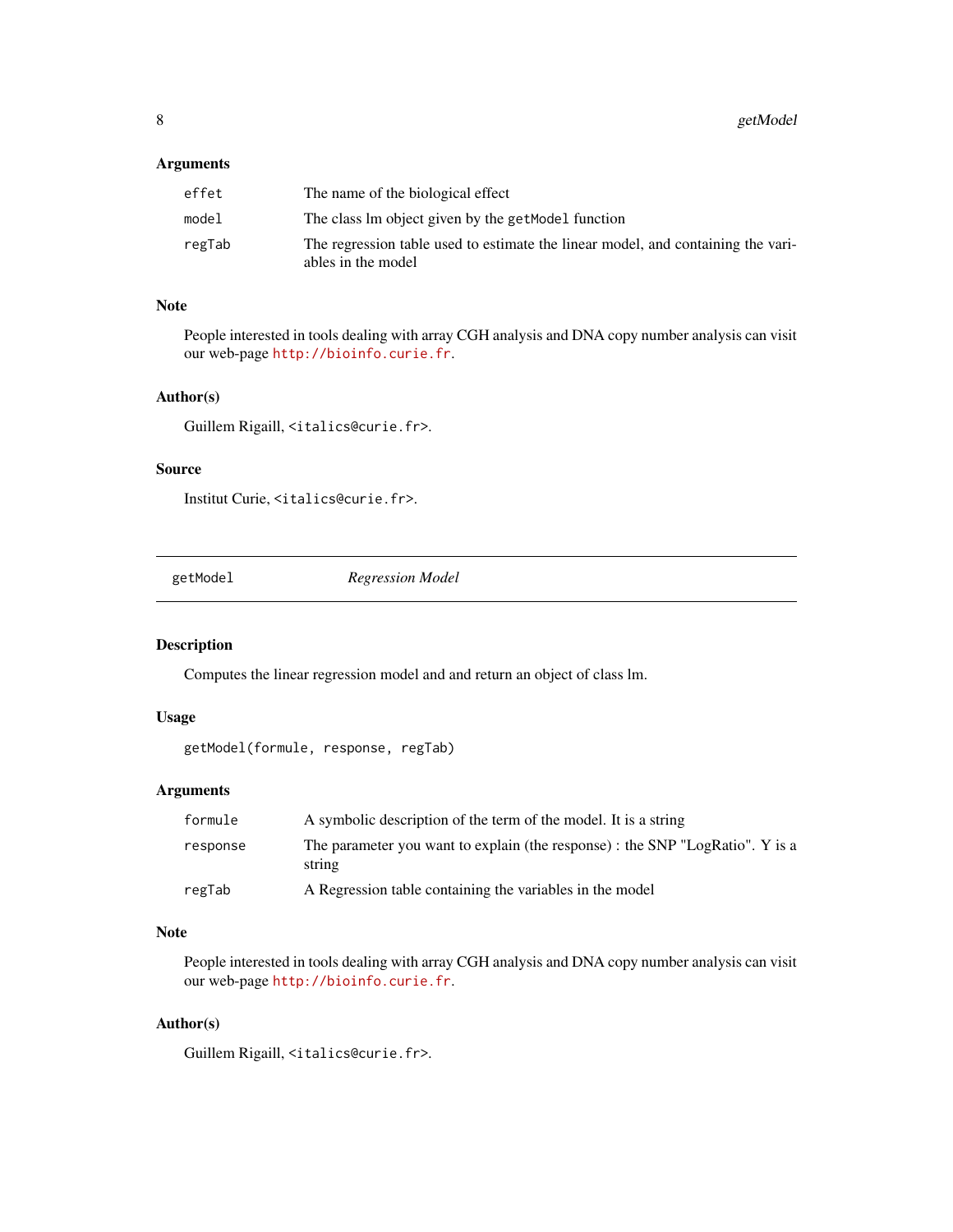## <span id="page-8-0"></span>getQuartet 9

## Source

Institut Curie, <italics@curie.fr>.

getQuartet *Function to retrieve the information of each quartet*

## Description

This function retrieve information of each quartet. This function use the pd.mapping50k.xba240, pd.mapping50k.hind240, pd.mapping250k.sty and pd.mapping250k.nsp package.

## Usage

```
getQuartet(pkgname, snpInfo)
```
## Arguments

| pkgname | the chip type pd.mapping50k.xba240, pd.mapping50k.hind240, pd.mapping250k.sty<br>or pd.mapping250k.nsp |
|---------|--------------------------------------------------------------------------------------------------------|
| snpInfo | a data frame containing SNPs position along the genome                                                 |

#### Value

return a list with two fields. fid : containing the position of each quartet on the CEL file. quartetInfo : a data fame containing the columns : fsetid, fid, FL (fragment length) and GC (content of the quartet)

#### Note

People interested in tools dealing with array CGH analysis and DNA copy number analysis can visit our web-page <http://bioinfo.curie.fr>.

#### Author(s)

Guillem Rigaill, <italics@curie.fr>.

#### Source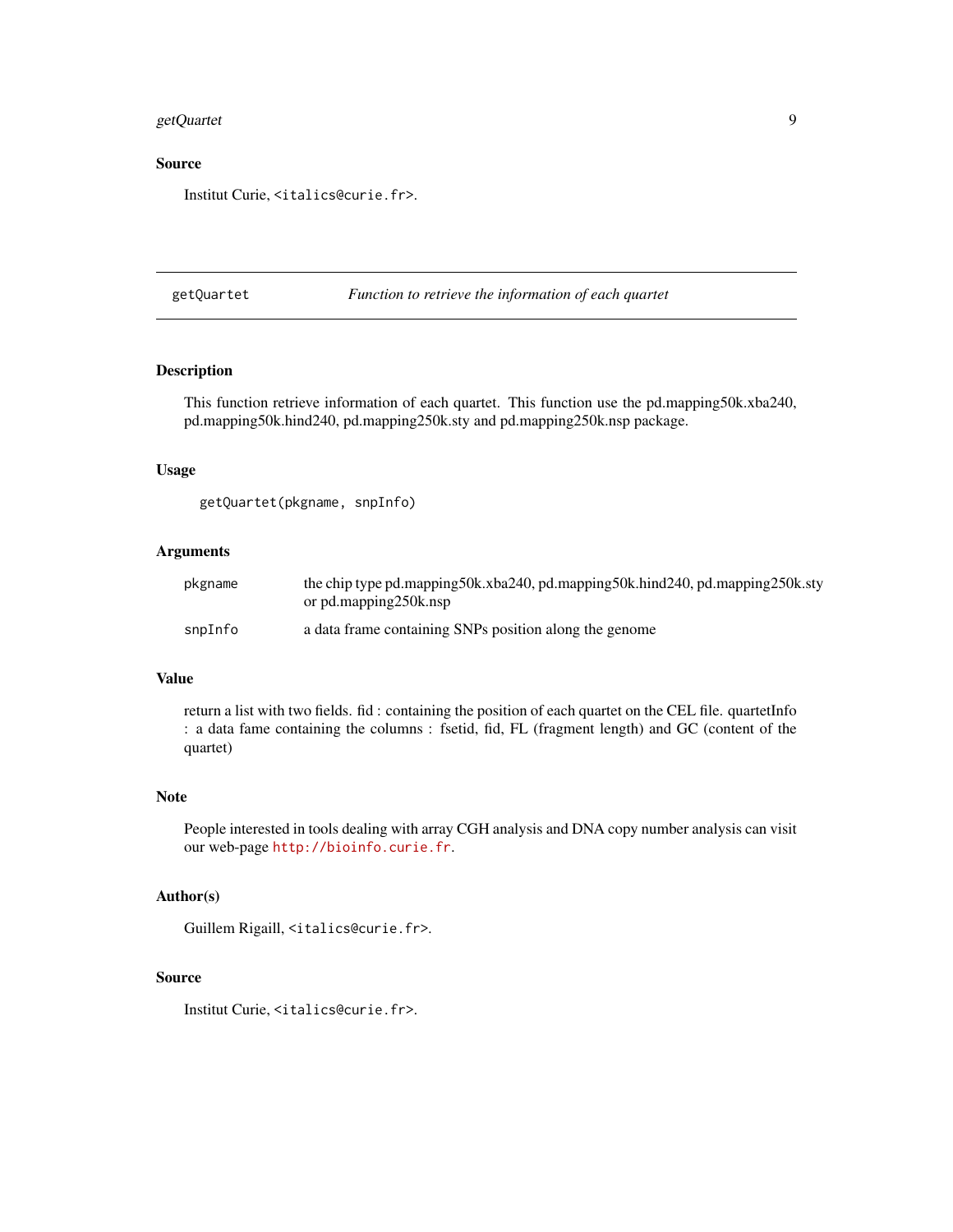<span id="page-9-0"></span>getResidu *Correction*

## Description

This function retrieves the residual values

#### Usage

```
getResidu(model)
```
## Arguments

model The class lm object given by the getModel function

## Note

People interested in tools dealing with array CGH analysis and DNA copy number analysis can visit our web-page <http://bioinfo.curie.fr>.

## Author(s)

Guillem Rigaill, <italics@curie.fr>.

#### Source

Institut Curie, <italics@curie.fr>.

| getSnpInfo | Function to retrieve the chromosome and the position of each SNP on |
|------------|---------------------------------------------------------------------|
|            | a given Affymetrix SNP array                                        |

## Description

This function retrieve the chromosome and position in bp of each SNP of a given Affymetrix SNP array. This function use the pd.mapping50k.xba240, pd.mapping50k.hind240, pd.mapping250k.sty and pd.mapping250k.nsp package.

#### Usage

```
getSnpInfo(pkgname)
```
#### Arguments

pkgname the chip type pd.mapping50k.xba240, pd.mapping50k.hind240, pd.mapping250k.sty or pd.mapping250k.nsp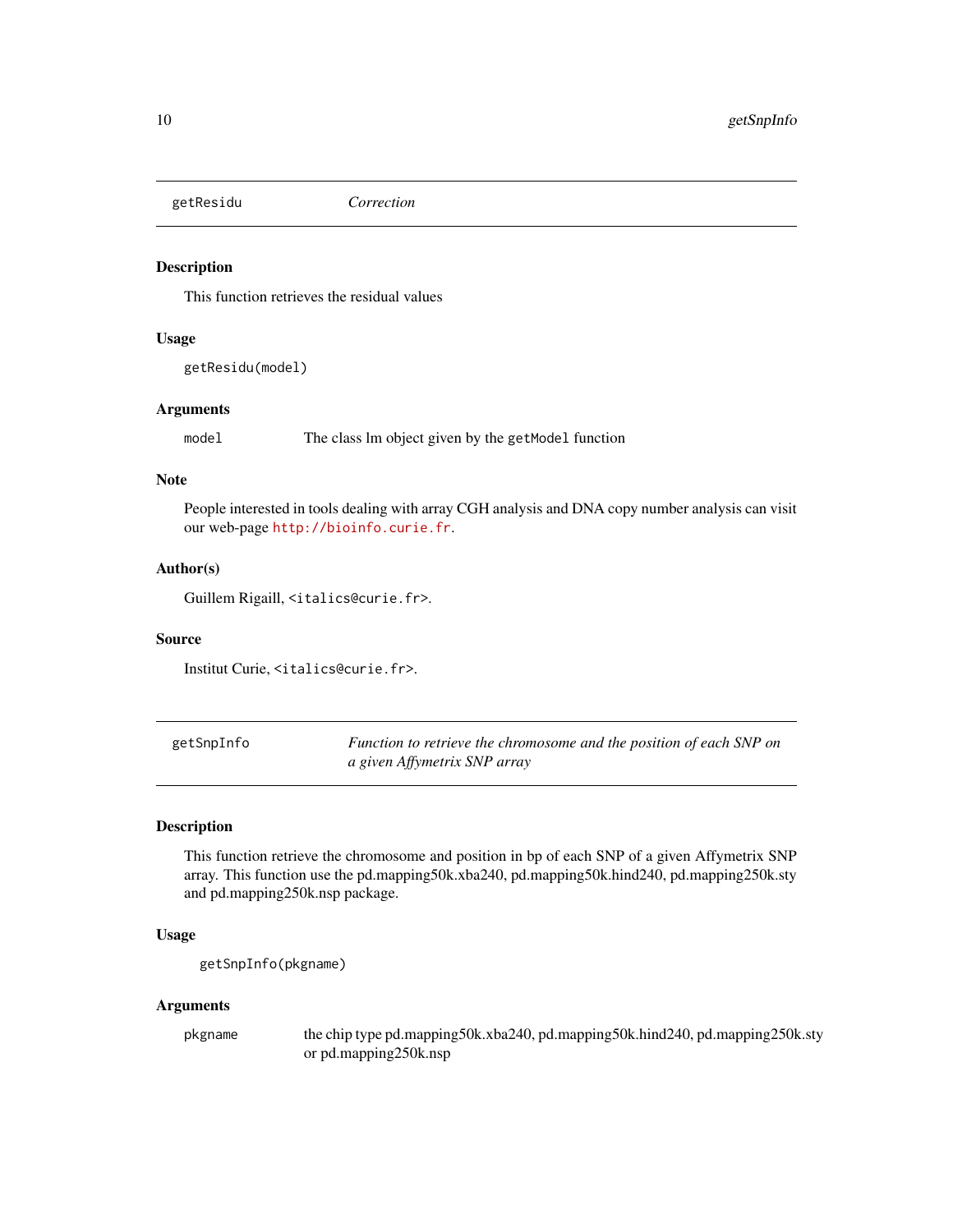#### <span id="page-10-0"></span>ITALICS 11

## Value

Return a data.frame with five columns : fsetid, dbsnp\_rs\_id, Chr, X and fragment\_length corresponding to the fsetid, the rs\_id, the chromosome, the position on the chromosome and the PCR amplified fragment length respectively.

## Note

People interested in tools dealing with array CGH analysis and DNA copy number analysis can visit our web-page <http://bioinfo.curie.fr>.

## Author(s)

Guillem Rigaill, <italics@curie.fr>.

#### Source

Institut Curie, <italics@curie.fr>.

ITALICS *Affymetrix SNP chip normalization*

#### Description

Normalize and analyse Affymetrix SNP array 100K and 500K set (see the vignette)

#### Usage

```
ITALICS(quartetInfo, snpInfo, confidence=0.95, iteration=2,
  formule="Smoothing+QuartetEffect+FL+I(FL^2)+I(FL^3)+GC+I(GC^2)+I(GC^3)", prc=0.3,
  amplicon=2.1, deletion=-3.5, deltaN=0.15, forceGL=c(-0.2,0.2), param=c(d=2), nbsigma=1, ... )
```
#### Arguments

| quartetInfo | a data frame containing all the raw quartet intensities plus there GC content,<br>fragment length, and Quartet effect                                                                                                                                                          |
|-------------|--------------------------------------------------------------------------------------------------------------------------------------------------------------------------------------------------------------------------------------------------------------------------------|
| snpInfo     | a data frame containing SNPs position along the genome and raw copy number                                                                                                                                                                                                     |
| confidence  | The confidence interval. After the last bias estimation step, quartets outside this<br>confidence interval are flagged. The lower confidence is, the more quartets will<br>be flagged. See also the parameter prc.                                                             |
| iteration   | The number of iteration you d'like to do                                                                                                                                                                                                                                       |
| formule     | A symbolic description of the term of the model. The default value of formule<br>means that we want correct the observed quartet Log Ratio using the estimated<br>copy number (Smoothing), the Quartet Effect, the quartet Fragment Length (FL)<br>and the quartet GC content. |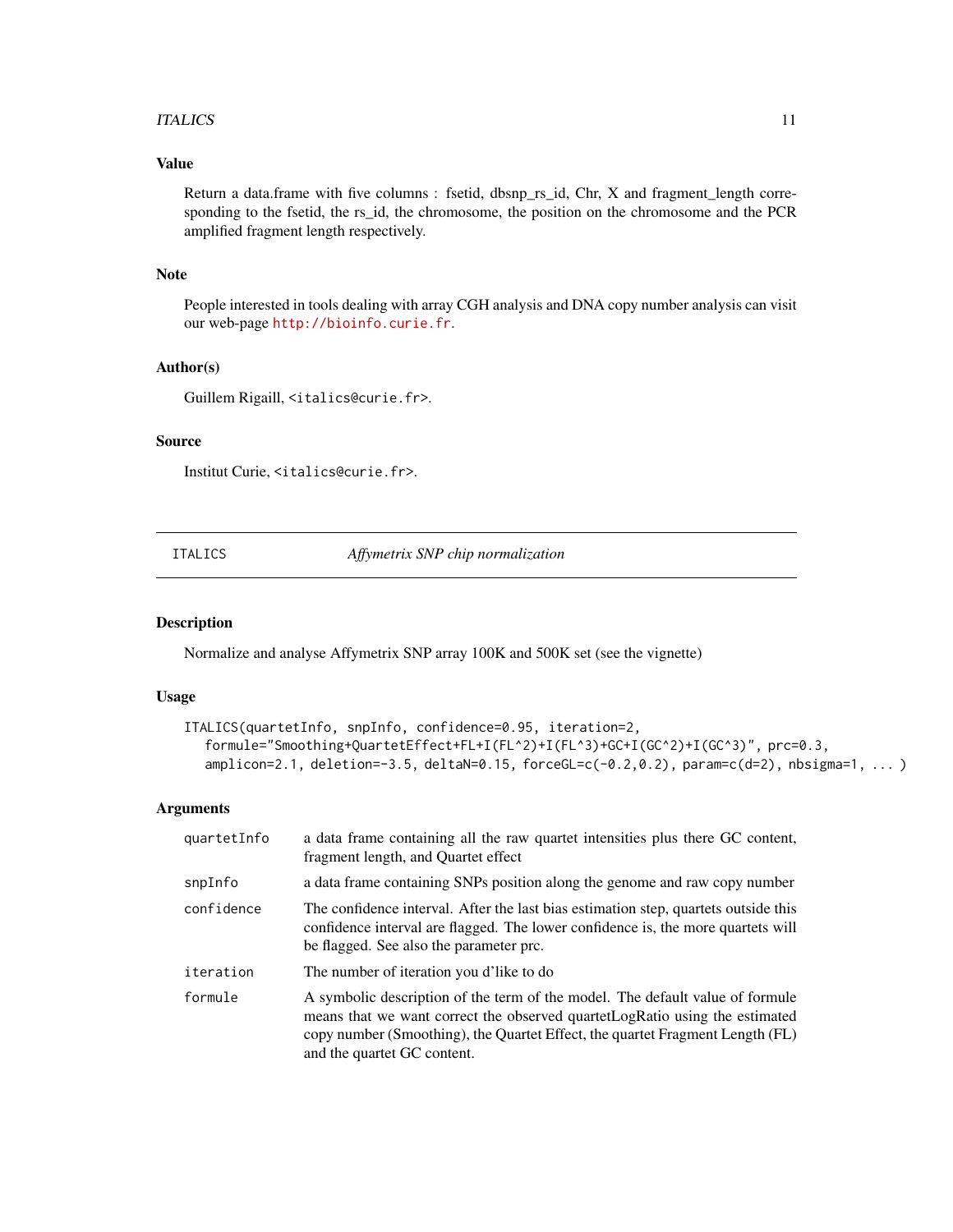| prc      | prc is a frequence (between 0 and 1). After the final iteration of ITALICS, badly<br>predicted probes are flagged (see also the parameter confidence). Only SNPs<br>having more than prc of their probes non-flagged are kept for the final GLAD<br>analysis. The higher prc is, the more SNPs are removed before the final GLAD<br>analysis. |
|----------|-----------------------------------------------------------------------------------------------------------------------------------------------------------------------------------------------------------------------------------------------------------------------------------------------------------------------------------------------|
| amplicon | see the amplicon parameter in the daglad function                                                                                                                                                                                                                                                                                             |
| deletion | see the deletion parameter in the daglad function                                                                                                                                                                                                                                                                                             |
| deltaN   | see the deltaN parameter in the daglad function                                                                                                                                                                                                                                                                                               |
| forceGL  | see the forceGL parameter in the daglad function                                                                                                                                                                                                                                                                                              |
| param    | see the param parameter in the daglad function                                                                                                                                                                                                                                                                                                |
| nbsigma  | see the nbsigma parameter in the daglad function                                                                                                                                                                                                                                                                                              |
| .        | Other daglad parameters.                                                                                                                                                                                                                                                                                                                      |
|          |                                                                                                                                                                                                                                                                                                                                               |

## Details

The function ITALICS implements the methodology which is described in the article : ITALICS: an algorithm for normalization and DNA copy number calling for Affymetrix SNP arrays (Rigaill et al., Bioinformatics Advance Access published on February 5, 2008).

The principle of the ITALICS algorithm: ITALICS, is a normalization method that estimates both the biological and the non-relevant effects in an alternate and iterative way to accurately remove the non-relevant effects.

ITALICS deals with known systematic sources of variation such as the GC-content of the quartets, the PCR amplified fragment length and the GC-content of the PCR amplified fragment . It also takes into account the quartet effect which corresponds to the fact that some quartets systematically have a small intensity while others tend to have a high intensity. ITALICS is also able to correct spatial artifacts which sometimes arise on Affymetrix SNP arrays 100K and 500K set.

#### Value

Return an object of class profileCGH

#### Note

People interested in tools dealing with array CGH analysis and DNA copy number analysis can visit our web-page <http://bioinfo.curie.fr>.

## Author(s)

Guillem Rigaill, <italics@curie.fr>.

#### Source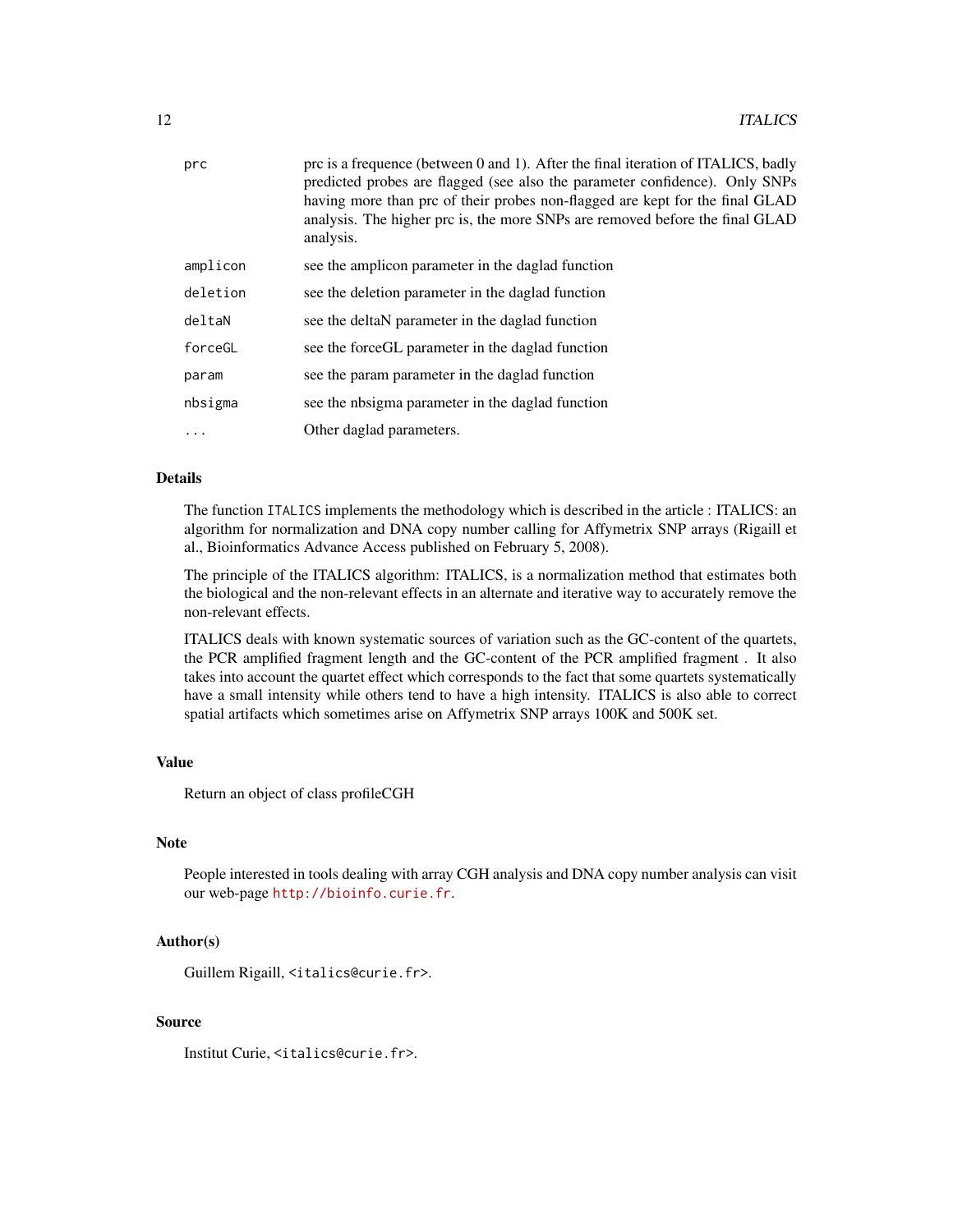## <span id="page-12-0"></span>readQuartetCopyNb 13

#### Examples

```
## Not run:
## step to get the path of the HF0844_Hind.CEL file
ITALICSDataPATH <- attr(as.environment(match("package:ITALICSData",search())),"path")
filename <- paste(ITALICSDataPATH,"/extdata/HF0844_Hind.CEL", sep="")
quartetEffectFile <- paste(ITALICSDataPATH,"/data/Hind.QuartetEffect.csv", sep="")
## load quartet effect
quartetEffect <- read.table(quartetEffectFile, sep=";", header=TRUE)
## load annotation using the pd.mapping50k.xba24 or pd.mapping50k.hind240 or pd.mapping250k.sty or pd.mapping250k
headdetails <- readCelHeader(filename[1])
pkgname <- cleanPlatformName(headdetails[["chiptype"]])
snpInfo <- getSnpInfo(pkgname)
quartet <- getQuartet(pkgname, snpInfo)
## read cel files and format data
tmpExprs <- readCelIntensities(filename, indices=quartet$fid)
quartet$quartetInfo$quartetLogRatio <- readQuartetCopyNb(tmpExprs)
quartet$quartetInfo <- addInfo(quartet, quartetEffect)
snpInfo <- fromQuartetToSnp(cIntensity="quartetLogRatio", quartetInfo=quartet$quartetInfo, snpInfo=snpInfo)
## ITALICS normalization
profilSNPHind <- ITALICS(quartet$quartetInfo, snpInfo,
    formule="Smoothing+QuartetEffect+FL+I(FL^2)+I(FL^3)+GC+I(GC^2)+I(GC^3)")
## plot the profile
data(cytoband)
plotProfile(profilSNPHind, Smoothing="Smoothing", Bkp=TRUE, cytoband = cytoband)
## End(Not run)
```
readQuartetCopyNb *Read PM probes of selected quartets and compute the quartet intensity*

#### **Description**

This function read the cel files and return the raw-value of each quartet = mean of allele A and B

#### Usage

```
readQuartetCopyNb(tmpExprs)
```
#### Arguments

tmpExprs A vector of the perfect match intensity of allele A and B of the quartets. This vector should be sorted in a specific order. See the example given in the help of the ITALICS function.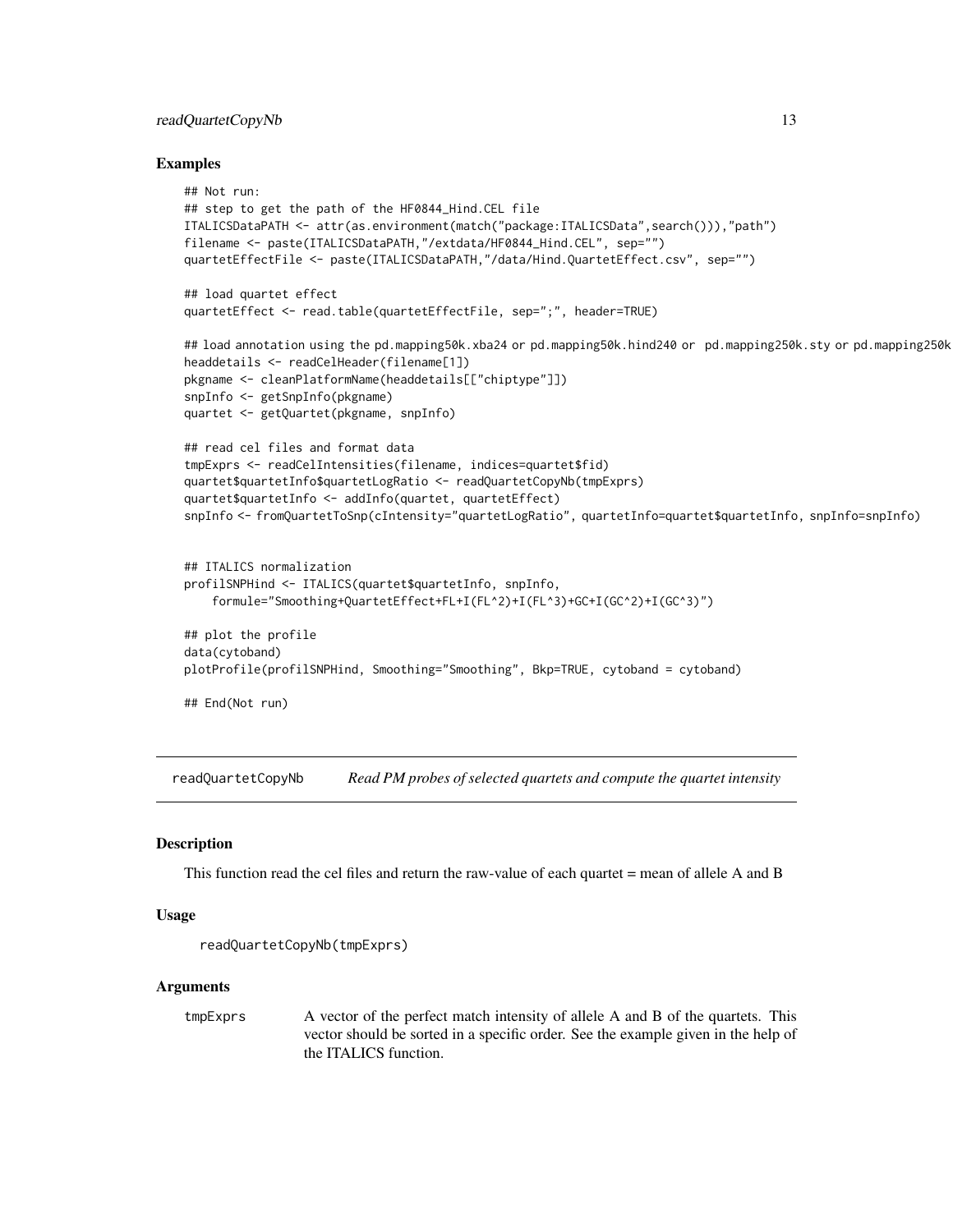<span id="page-13-0"></span>return a vector with the raw-value of each quartet

#### Note

People interested in tools dealing with array CGH analysis and DNA copy number analysis can visit our web-page <http://bioinfo.curie.fr>.

#### Author(s)

Guillem Rigaill, <italics@curie.fr>.

## Source

Institut Curie, <italics@curie.fr>.

trainITALICS *ITALICS training*

## Description

Estimation of the quartet effect based on several normal sample chips

## Usage

trainITALICS (dir, amplicon=2.1, deletion=-3.5, deltaN=0.15, forceGL=c(-0.2,0.2), param=c(d=2), nbsig

## Arguments

| dir      | The directory containing the normal sample chips. All theses chips should be of<br>the same type hind, xba, nsp or sty. Only .CEL files be considered |
|----------|-------------------------------------------------------------------------------------------------------------------------------------------------------|
| amplicon | see the amplicon parameter in the daglad function                                                                                                     |
| deletion | see the deletion parameter in the daglad function                                                                                                     |
| deltaN   | see the deltaN parameter in the daglad function                                                                                                       |
| forceGL  | see the force GL parameter in the daglad function                                                                                                     |
| param    | see the param parameter in the daglad function                                                                                                        |
| nbsigma  | see the nbsigma parameter in the daglad function                                                                                                      |
| .        | Other daglad parameters.                                                                                                                              |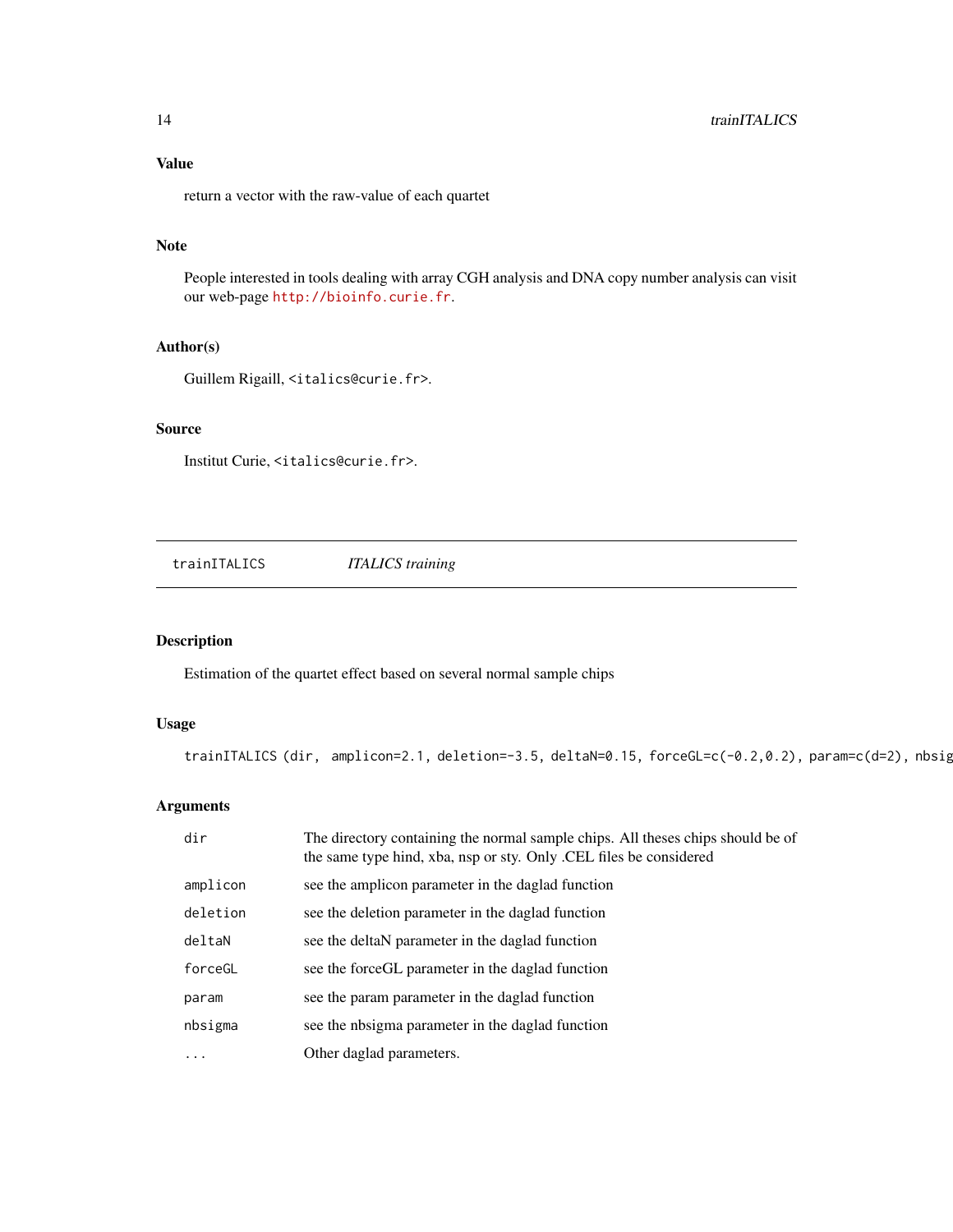## trainITALICS 15

## Details

The ITALICS function take into account a quartet effect which is computed on a reference data set of normal women samples. The ITALICSData provide quartetEffect for the Xba, Hind, Sty and Nsp chip computed on our own reference data set.

We recommand that you use your own reference data set to compute the quartet Effect by using the trainITALICS function. ITALICS reference data should contain only woman normal samples. Furthermore we recommand that you check that none of these chip have obvious spatial artifact. To so read the cel files using the read.affybatch (form the affy package). Then use the image function on the obtain affybatch object.

#### Value

a data.frame with two column fsetid and quartetEffect

## Note

People interested in tools dealing with array CGH analysis and DNA copy number analysis can visit our web-page <http://bioinfo.curie.fr>.

#### Author(s)

Guillem Rigaill, <italics@curie.fr>.

#### Source